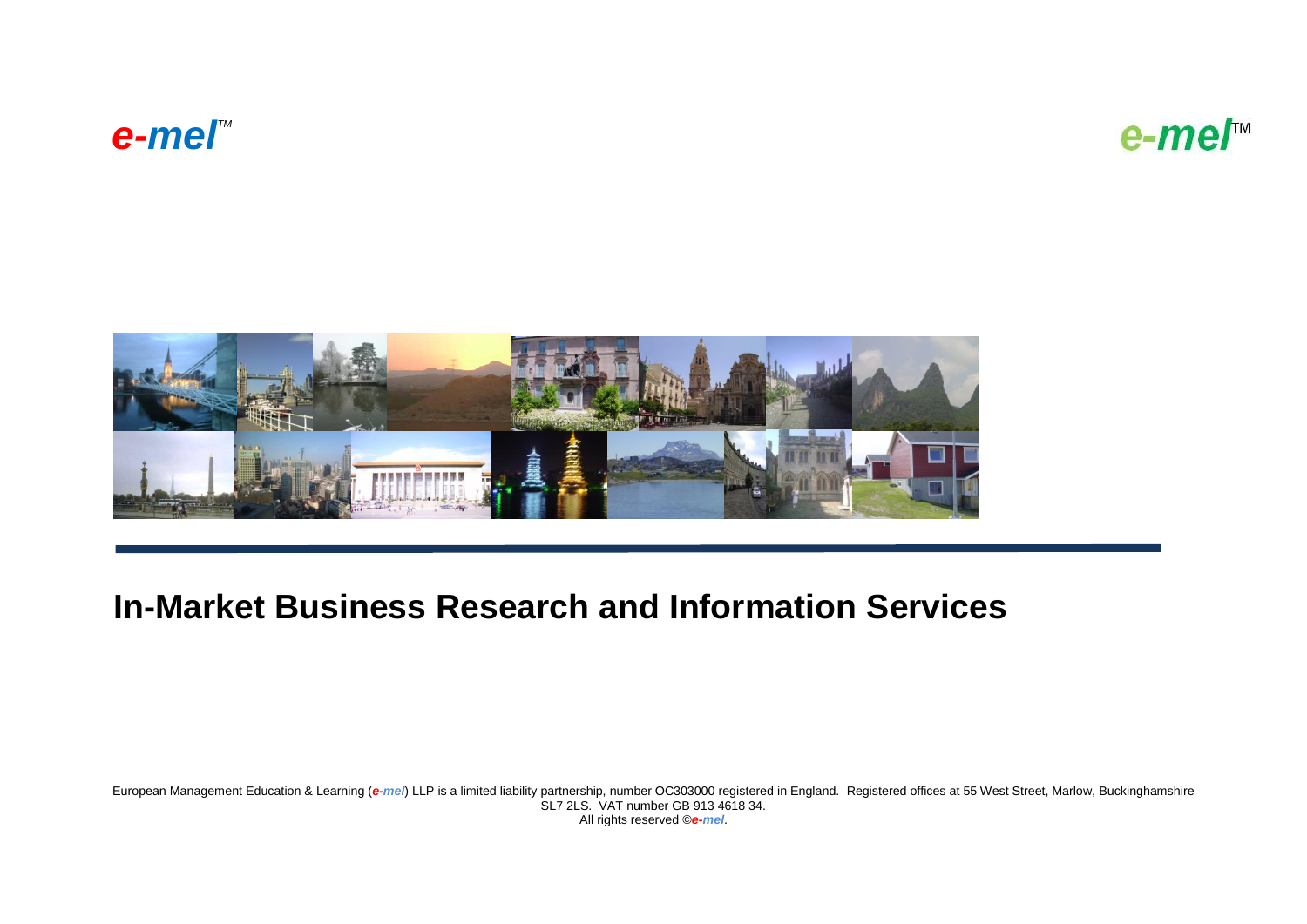#### **Introduction**

**e-mel**<sup>"</sup> is a professional services company that delivers inmarket business research and information services to the private and public sectors internationally. The business operates a worldwide network of affiliates in over 50 countries, ensuring delivery by people who know and understand the local market. .

#### **e-me**<sup>™</sup> business research services:

We offer a bespoke research service to businesses and the public sector. We provide answers to your specific questions from people in the local market who understand how that market operates. In this way, our services offer the best possible support to strategic decision-making. Our exceptional speed of response and competitive prices ensure our clients receive the best information quickly so that they can make the right decisions on a timely basis.

We offer a full range of primary and secondary business and market research, both qualitative and quantitative. This includes conducting interviews, surveys, desk research, focus groups and similar activities.

*We are also able to offer translation services in over 25 languages, including Japanese, Polish, German, Chinese (Mandarin), Spanish (EU & Latin A.) and Portuguese (EU & Brazil).*

*We comply with the Market Research Society's code of conduct.*

#### *e-mel<sup>™</sup> business information services***:**

In addition to research, we offer a service supplying businessrelated information – just the facts, plain and simple.

- *Regulatory information*: We provide information concerning UK and overseas law and regulation – for example: employment law, product specification requirements, company law, inductry specific regulatory requirements, contract law. We do not offer legal opinion.
- *Companies and products*: We are able to research potential suppliers, products, distributors and customers for companies – UK and overseas, identifying specific companies, contacting them and finding out the specifics about how to approach them to do business.
- *Procurement*: We offer a procurement service in which we will purchase samples and pilot volumes of goods for clients (usually up to the value of £10,000) – UK and overseas.

European Management Education & Learning (*e-mel*) LLP is a limited liability partnership, number OC303000 registered in England. Registered offices at 55 West Street, Marlow, Buckinghamshire SL7 2LS. VAT number GB 913 4618 34. All rights reserved ©*e-mel*.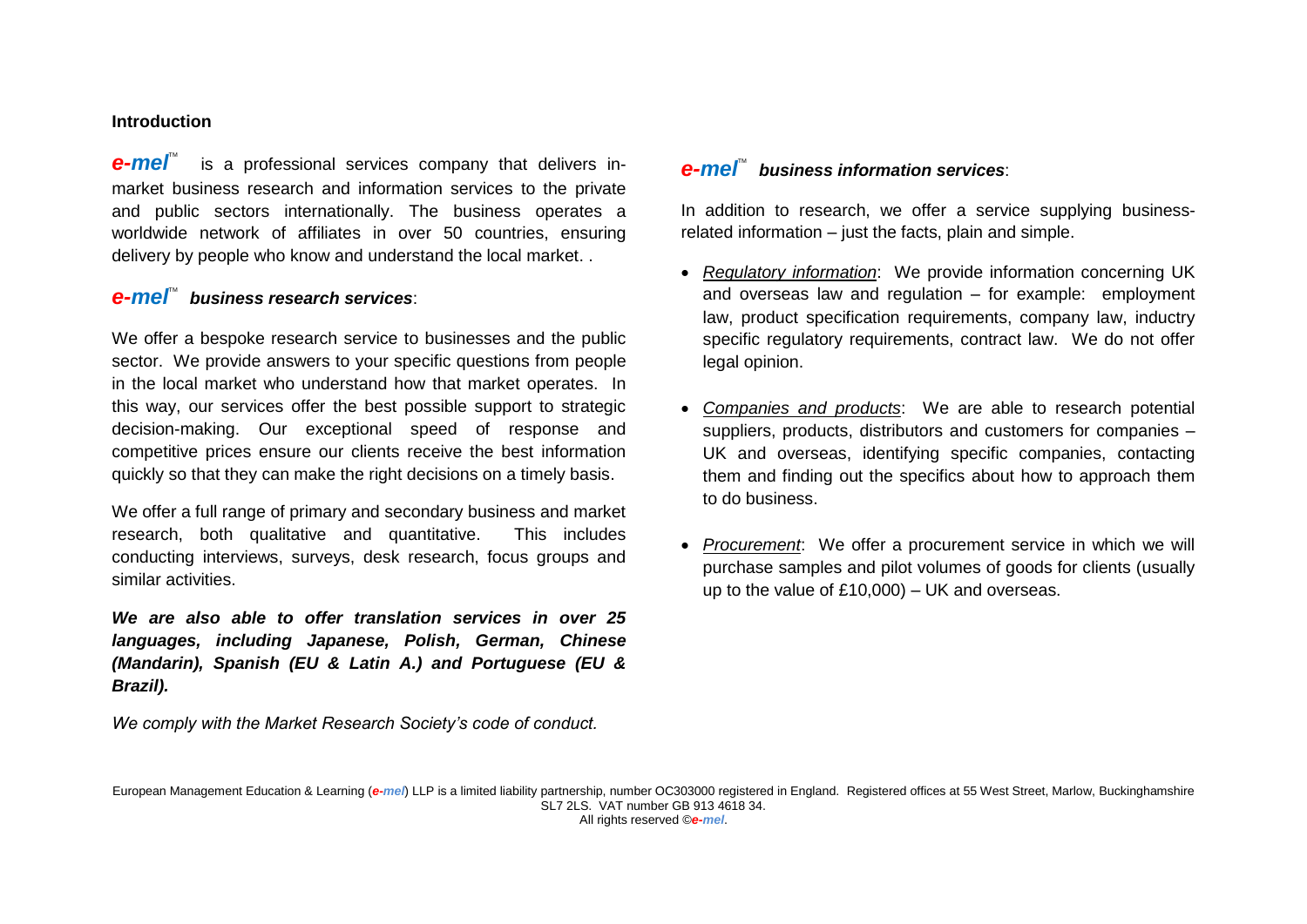#### *e-mel*TM *Example countries of operation*:

Countries include: Botswana, Brazil, China (and Hong Kong), Columbia, DRC, Egypt, Ghana, India, Japan, Kenya, Malawi, Malaysia, Mexico, Mozambique, Nigeria, Pakistan, Russia, Rwanda, Singapore, South Africa, South Korea, Taiwan, Thailand, Turkey, UAE, Uganda, Vietnam, Zambia, The USA and the EU.

#### *e-mel™* case studies by sector:

*Retail*: Client objective: To identify the market potential and channels for a new range of nanocosmetics. Our work involved the collection and analysis of information including demographics, client profiling, competitor profiling, identification of distribution channels



and identification of relevant regulations / safety concerns or other potential issues relating to nanocosmetics. Result: Identified the target market and distribution channels most likely to be successful for a product

launch. Thereafter, the product was successfully launched.

*Low Carbon Technologies*: Client objective: To identify markets that offered the best opportunities to grow sales of low energy heating equipment. Our work included the collection and analysis of



information, including demographics, housing stock, primary energy sources, energy sources for heating, market trends, competitor profiling and government assistance programmes. Result: Identified 3 possible countries for client to promote product in and opportunities to develop new systems for Zero Energy Homes .

**Construction and Energy:** Client objective: To identify suppliers with highly specialised manufacturing facilities and construction companies able to undertake a major project constructing a highly advanced facility in Europe. Our work involved profiling suppliers,



discussing their specific capabilities, specifications and supply sources. Result: Identification of appropriate suppliers of materials, bespoke engineered parts and

services.

**Healthcare:** Client objective: To identify relevant standards, certification procedures and potential distributors for a series of innovative medical devices. Our work involved the identification of relevant standards, methods of testing and local certified testing houses; identification of companies distributing related devices, the



contacts within the companies and protocols for submitting new products for their consideration. Result: Identified Certification requirements, independent testing houses, potential distributors and their procedures /

protocols for submiting products for consideration.

European Management Education & Learning (*e-mel*) LLP is a limited liability partnership, number OC303000 registered in England. Registered offices at 55 West Street, Marlow, Buckinghamshire SL7 2LS. VAT number GB 913 4618 34. All rights reserved ©*e-mel*.